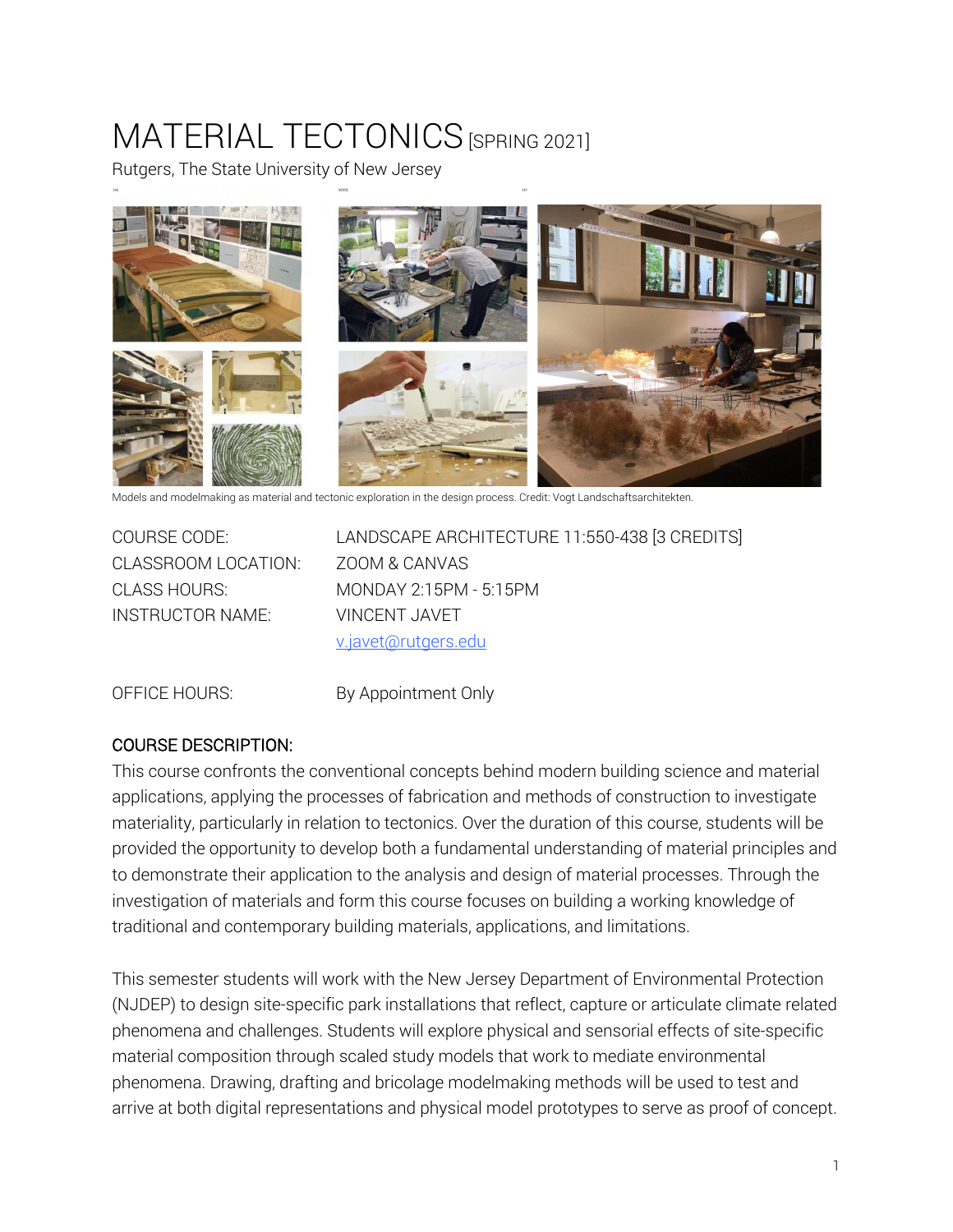## LEARNING OBJECTIVES:

- 1. Learn digital and analogue fabrication methods for a site-specific design.
- 2. Build full-scale design prototypes that investigate innovative material research and assemblies.
- 3. Develop design strategies to create, reimagine and reclaim materials.

## COURSE FORMAT:

This course presents principles and techniques of computer-aided drafting and design through a combination of:

- Lectures / Presentations
- In-Class Exercises & Reading Discussions
- Assignments & Pin-Up Critiques
- Project Construction

## STUDENT OBLIGATIONS AND EXPECTATIONS:

This class is offered for three credits with a three-hour class meeting on Mondays [2:15PM – 5:15 PM]. This course satisfies the Architecture elective course requirement within the accredited Bachelor of Science Landscape Architecture (BSLA) degree in the School of Environmental and Biological Sciences (SEBS), at Rutgers University.

Students are expected to:

- 1. Complete and submit all assignments as directed on the designated due date. Late coursework will not be accepted.
- 2. Come to class on time. Late arrivals greater than ten (10) minutes will be marked as absence.
- 3. Take notes during class presentations to help retain knowledge and repeat procedures outside of class. The instructor will not review any content that has missed by a student's absence. Your attendance will be directly related to your success in this class.
- 4. Care. Put 100% into every one of your assignments and be proud of the work you produce in this class. Treat each assignment like it is your last.
- 5. Seek help, when needed, during office hours and in advance of an assignment's due date.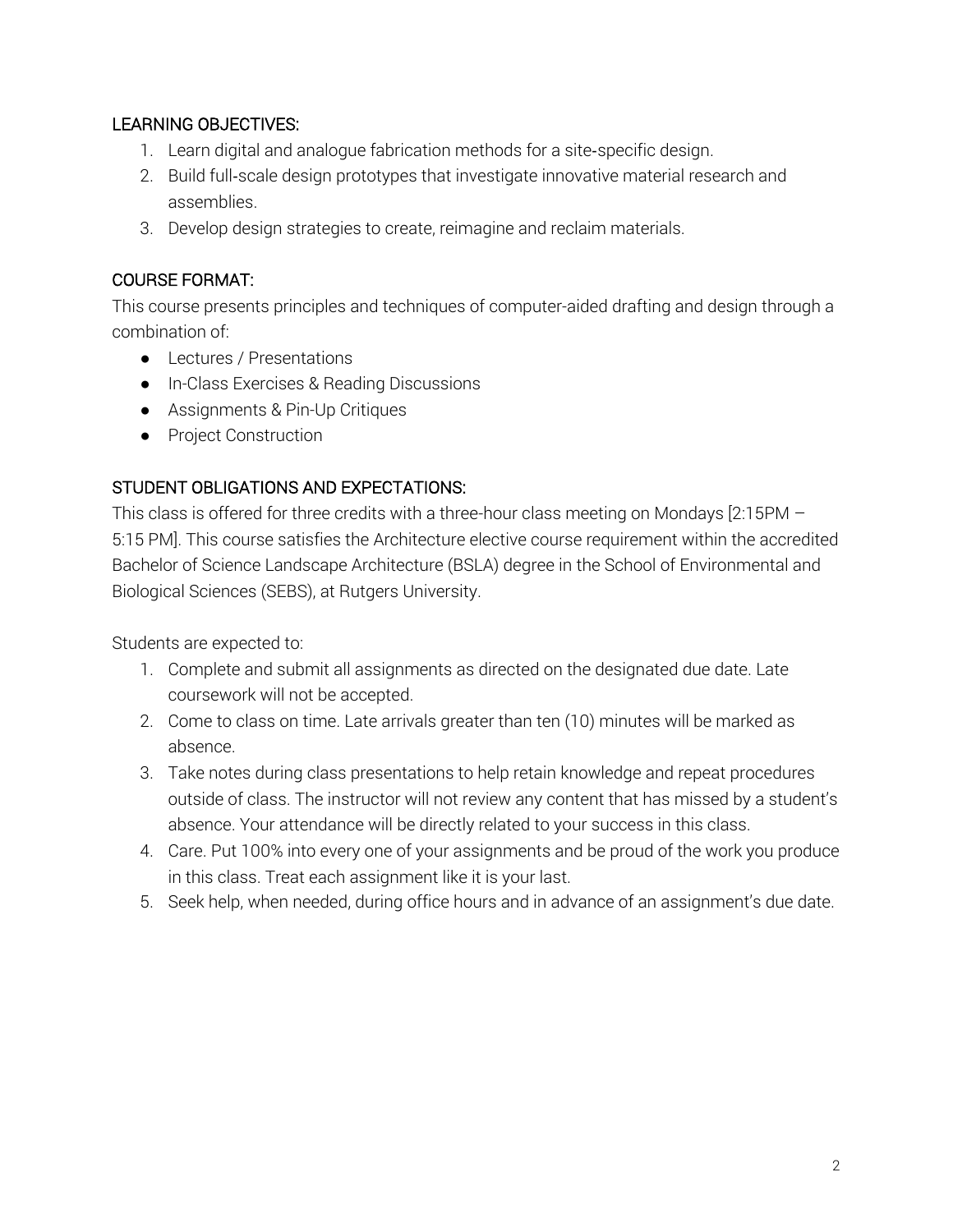## ATTENDANCE:

The Department of Landscape Architecture requires attendance in all of its classes. All studio meetings including both Lecture and Lab are required. The individual student's development as a landscape architect is largely dependent upon two aspects of education. First, is the exposure to an assimilation of a body of information, which relates to the field. Second, is the application of this knowledge through studio projects and problem-solving skills developed through critiques, reviews and interactions during each project. The Rutgers Landscape Architecture curriculum is designed to develop both areas. Attendance and participation in all lectures and studios are essential if the student is to achieve their maximum potential.

It is the Policy of the department that more than three (3) unexcused absences will result in a reduction of the final course grade. Each additional three absences will result in another step reduction. If circumstance arises beyond your control, please notify the Instructor prior to the class meeting, and other arrangements will be made. Please note that attendance is taken at the start of class and late arrivals greater than 10 minutes will be documented as a full absence. In addition, students may not leave the class prior to the official end time of class unless the Instructor has officially dismissed the students, or the early departure has been pre-arranged with the instructor in advance. In-class exercises will be handed out during class periods; there will not be a chance to make up missed exercises.

## EQUIPMENT AND USE OF FACILITIES:

The Department of Landscape Architecture requires that each student purchase a laptop [http://landarch.rutgers.edu/current\_students/laptoprequire.html]. In addition to the laptop, you will need a roller-ball style mouse. NOTE: The computer lab is not accessible when a class is in session. A schedule of courses using the Lab is posted on at the entry of the lab. The Lab is a shared resource for the entire school body. Project deadlines will NOT be extended because resources were not available in the computer lab. Please plan your time accordingly. Please be aware that the Department's computer guidelines require a PC-based platform. There are differences between PC and MAC based platforms and programs. The computer lab is PC based and the Department supports PC based software. If you choose to utilize a MAC, you must adhere to the guidelines provided. Rhino 3D-V6, and Flamingo are installed on all desktop computers in the lab.

Courses cannot be taught without reliable facilities. The student is expected to use facilities and equipment [printers, projectors, cameras, drafting, and computer equipment] responsibility with particular regard to the clearly established rules about their use as specified in the student handbook: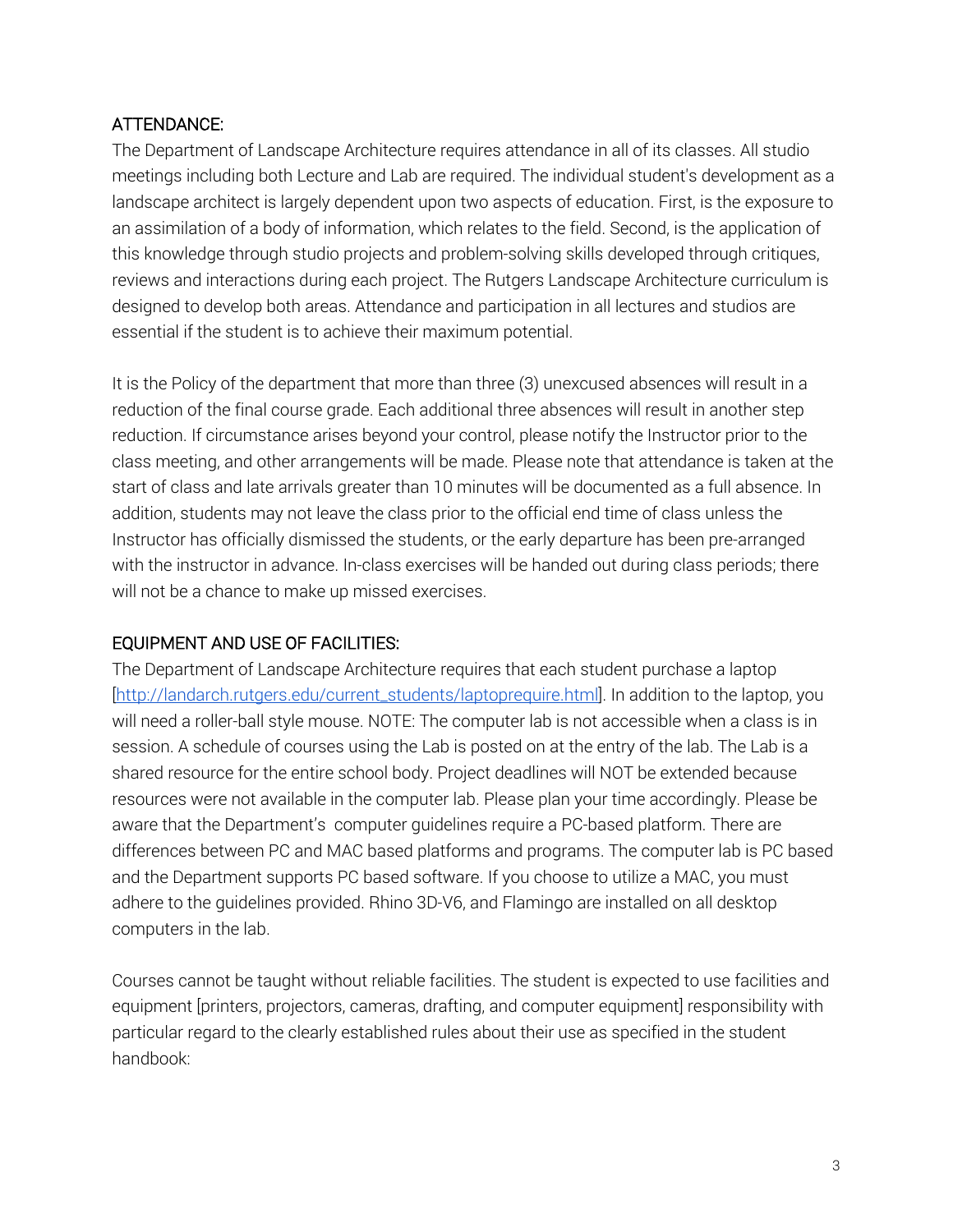*Facilities & Equipment* rules cover access to the lab, vandalism, seat assignments, personalization of working spaces, smoking and drinking, use of lockers, access to the reference collection, and basic rules governing the use of computer lab. Please note the department has determined that there is no eating or drinking allowed in the computer lab. Failure to observe these rules may result in loss of access to the lab. Access to the fabrication lab is granted after successfully passing the safety instructions. Access in monitored and can be revoked if students use tools they are not qualified to use or if students do not clean up after themselves.

#### INDEMNIFICATION AGREEMENT:

This course will involve extensive use of the Fabrication Laboratory [FAB-LAB] and the full-scale construction of student work, as well as, travel off-campus for field trips. As in all design-build work, safety is the paramount concern. Students in this course will be required to attend instructional sessions on shop safety and machine basics, as well as, demonstrate to a faculty member, safe and efficient use of each piece of equipment in the FAB-LAB which the student intends to use in accordance with Departmental procedures.

By registering for the course, the student understands the dangers involved in build research and construction and agrees to not use any piece of equipment upon which they have not been trained or do not feel comfortable. Further, the student agrees to follow all of the rules and regulations of Rutgers, The State University of New Jersey safety standards, the FAB-LAB, and specific rules of the Material Tectonics course. The student understands that the Lab is an integral part of the course and will not use the Lab for any work outside of the parameters of this specific course and understands that they are responsible for the proper use and maintenance of the lab and the equipment herein. The student fully understands and agrees that failure to abide by any of the rules and regulations set forth by the University, in the FAB-LAB, or in the course, will be cause for immediate revocation of access to the FAB-LAB. Exceptions will not be made for completion of course work. The student understands that these rules and regulations can be updated at any time and it is their responsibility to remain aware of changes posted in the FAB-LAB or online in the course Sakai Worksite. The student will sign hold harmless/indemnification agreements with the Department of Landscape Architecture and Rutgers, The State University of New Jersey for all course related field trips and all FAB-LAB use.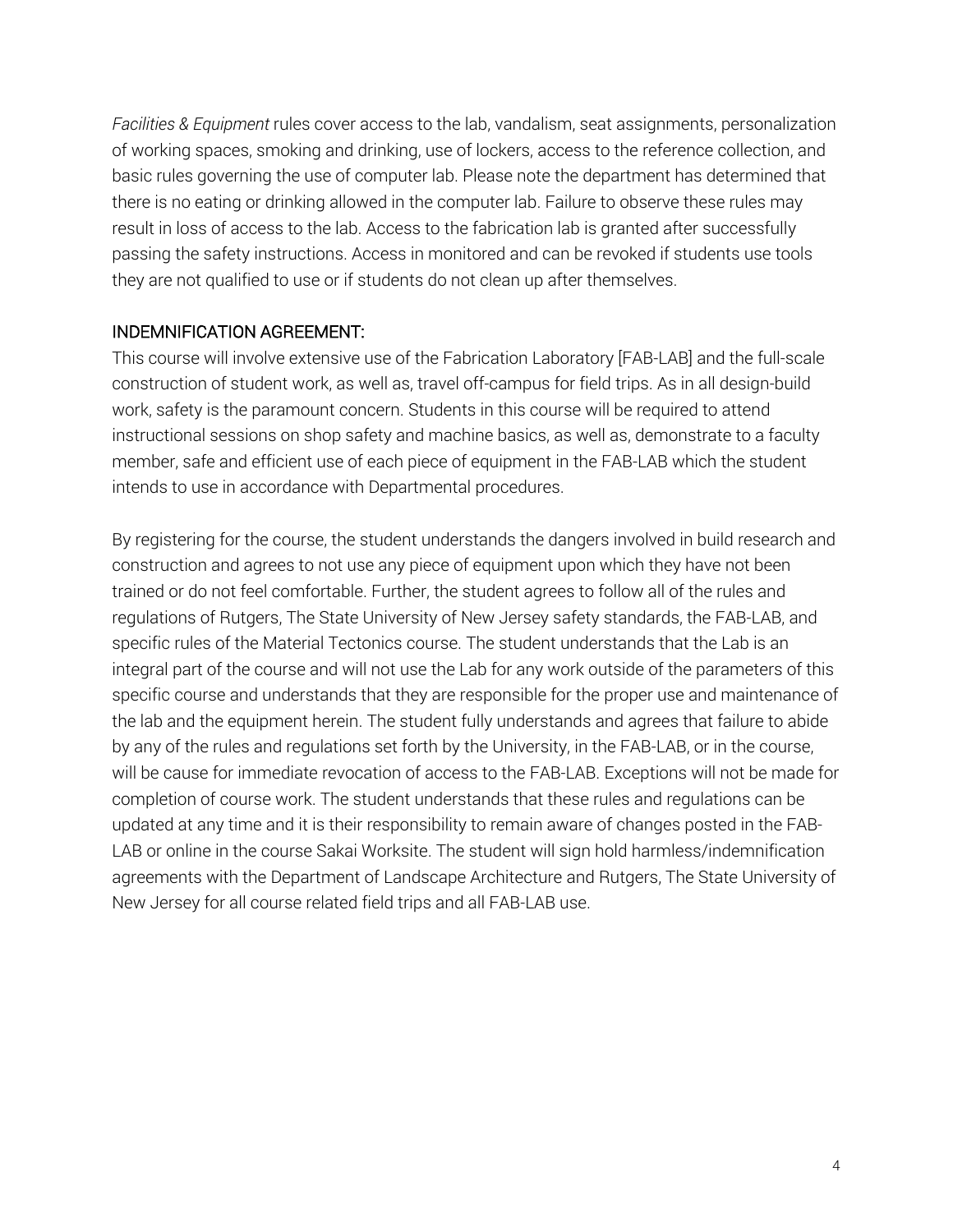## ASSESSMENT:

All course grades are related to the following numerical scoring system. Your final course grade is computed by cumulating each score received throughout the semester and weighted by the percentages given above.

| I FTTFR      | PERCENTAGE |
|--------------|------------|
| <b>GRADE</b> | $(\%)$     |
| А            | 89.5-100   |
| B+           | 84.5-89.49 |
| R            | 79.5-84.49 |
| $C+$         | 74.5-79.49 |
| C            | 69.5-74.49 |
| l)           | 59.5-69.49 |
| ⊏            | 0-59.49    |

While the assignment of grades is ultimately the purview of the instructor, the department uses the following guideline for understanding appropriate grading in its courses:

A – Outstanding –This not only means fulfilling the requirements, but impressing and going beyond the initial expectations and assigned elements of the project. The student has demonstrated a superior grasp of the subject matter coupled with a high degree of creative or logical expression, individual initiative, and a strong ability to present these ideas in an organized and analytical manner.

B – Very Good – The student has demonstrated a solid grasp of the material with an ability to organize and examine the material in an organized, critical, and constructive manner. The projects and in - class performance reveal a solid understanding of the techniques, issues and related theories, with some additional work completed.

C – Acceptable – The student has shown a moderate ability to grasp concepts and theories for the class, producing work that, while basically adequate, is not in any way exceptional. The performance in class displays a basic familiarity with the relevant literature and techniques. D – Unacceptable – The work demonstrates a minimal understanding of the fundamental nature of the material or the assignment with a performance that does not adequately examine the course material critically or constructively. Students cannot graduate from the Landscape Architecture program with Two [2] D's in required 550 classes.

 $F$  – Failure – The student has demonstrated a lack of understanding or familiarity with course concepts and materials. Their performance has been inadequate. Failure is often the result of limited effort and poor attendance, which may indicate that the student is not in the proper field of study.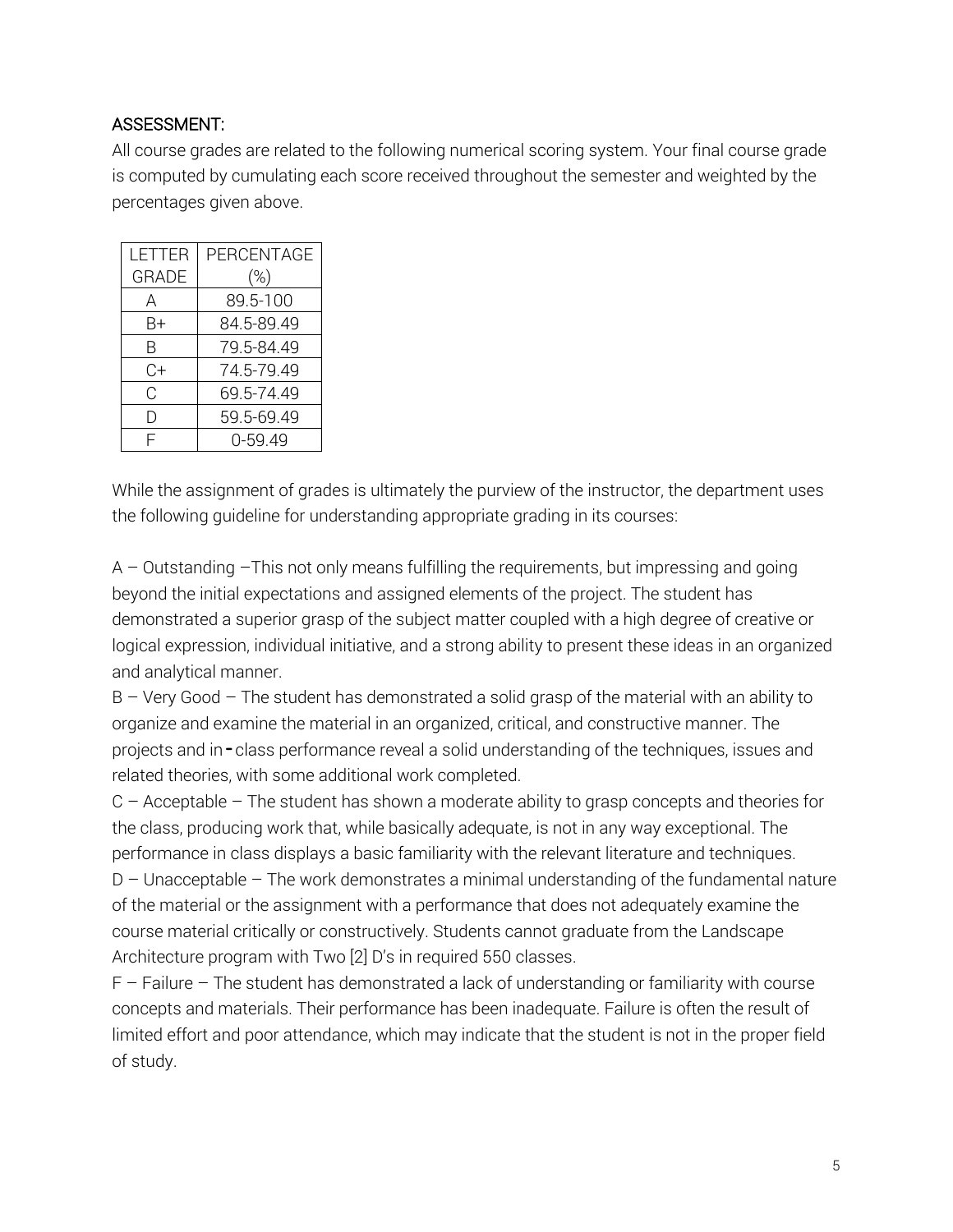#### POLICIES:

If you encounter any personal circumstances that inhibit your ability to fulfil the requirements of this course, you should immediately contact the instructor. In addition, any student with a special need, circumstance, or disability, should make and appointment to see the instructor during the first week of classes. All information in this syllabus and course schedule is subject to change.

## ASSIGNMENTS:

Assignments are to be worked on outside of class time and 'work in progress' is to be discussed during class meetings as articulated in the class schedule. Assignments must be uploaded to Canvas by on the due date. Specific assignment instructions will be articulated on handouts, found in the Assignments section of Canvas.

If a student misses a class, whether excused or unexcused, it is the responsibility of the student to acquire the missed lecture information, new assignment and submit the previous assignment on time. Except for documented circumstances truly beyond the student's control, all projects that are incomplete on the due date should still be submitted on the due date in their incomplete state, to receive a partial credit and fully completed, thereafter for a reduced grade. If a student elects to not submit work, they will receive a zero. Any project work submitted late will lose a letter grade for each day past due. Students must conform to the following naming conventions:

550-438\_LastName\_FirstName\_Assignment# (drawing file [DWG or 3DM format]) 550-438\_LastName\_FirstName\_Assignment# (flat images [JPG format]) 550-438\_LastName\_FirstName\_Assignment# (compiled vector file [PDF format])

# ASSIGNMENT & GRADING SCHEDULE:

Assignments - 80% Assignment 1: SITE SELECTION & ANALYSIS // *[2 weeks] // 15%* Assignment 2: PHYSICAL SITE MODEL // *[4 weeks] // 15%* Assignment 3: DIGITAL & PHYSICAL: MID-TERM PROPOSAL // [*4 weeks] // 25%* Assignment 4: PHYSICAL & DIGITAL: FINAL PROPOSAL // *[4 weeks] // 25%*

Project Presentations – 10% Class Participation – 10%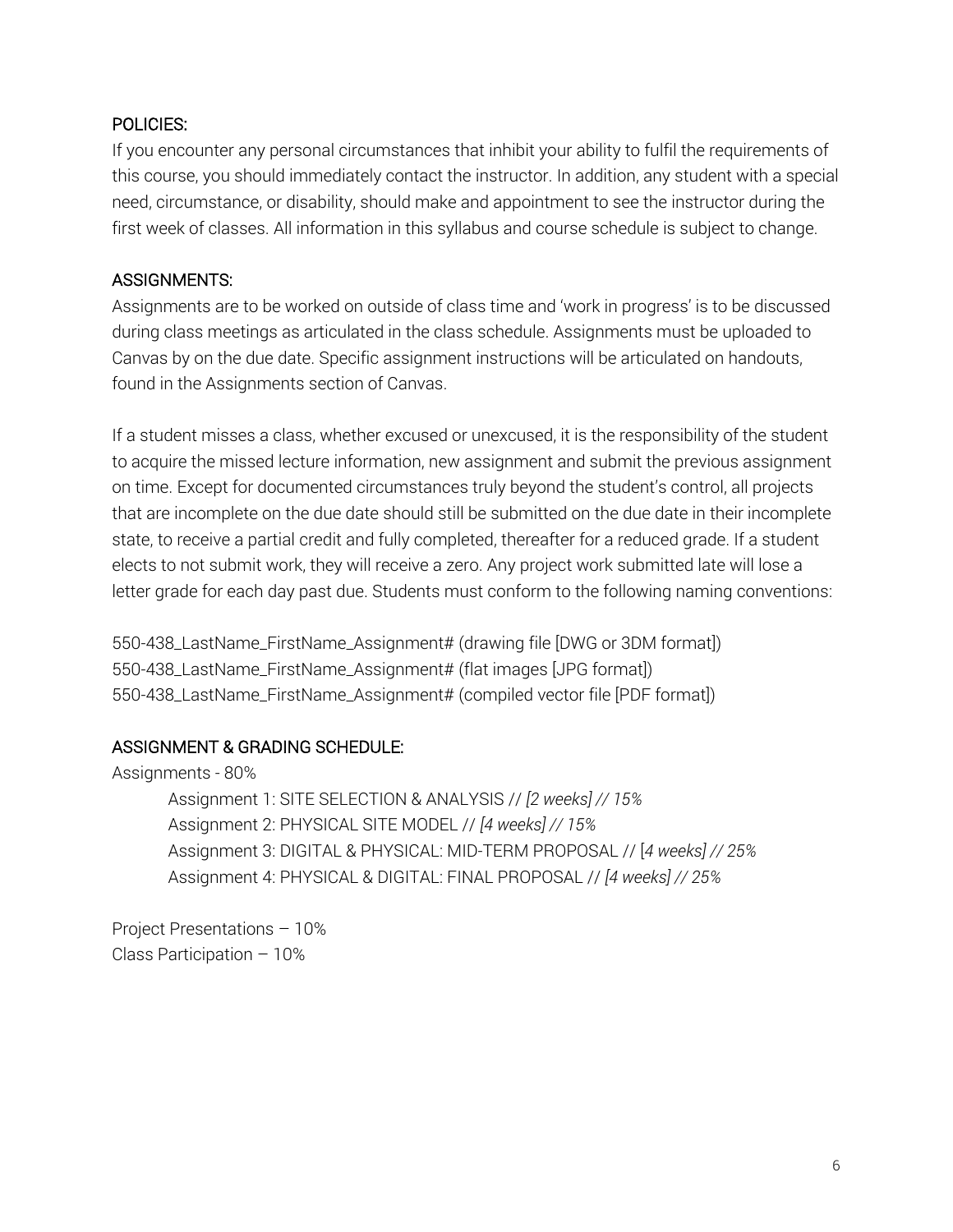## CLASS SCHEDULE:

| WEEK 01: JANUARY 18 - JANUARY 22                                                                                                                                             |  |
|------------------------------------------------------------------------------------------------------------------------------------------------------------------------------|--|
| Monday, 1/18                                                                                                                                                                 |  |
| [NO CLASS]                                                                                                                                                                   |  |
| WEEK 02: JANUARY 25 - JANUARY 29                                                                                                                                             |  |
| Monday, 1/25                                                                                                                                                                 |  |
| Lecture: COURSE INTRODUCTION<br>Assignment 1: SITE SELECTION & ANALYSIS<br>Classwork: Assignment 1 work session & discussion                                                 |  |
| WEEK 03: FEBRUARY 01 - FEBRUARY 05                                                                                                                                           |  |
| Monday, 2/1                                                                                                                                                                  |  |
| Lecture: ON CLIMATE & INTERPRETATION<br>Check-In: Assignment 1 progress presentations<br>Classwork: Assignment 1 work session                                                |  |
| WEEK 04: FEBRUARY 08 - FEBRUARY 12                                                                                                                                           |  |
| Monday, 2/8                                                                                                                                                                  |  |
| Lecture: ON MODELS<br>Assignment 2: PHYSICAL SITE MODEL<br>Classwork: Assignment 2 work session<br>Deadline: Assignment 1: SITE SELECTION & ANALYSIS                         |  |
| WEEK 05: FEBRUARY 15 - FEBRUARY 19                                                                                                                                           |  |
| Monday, 2/15                                                                                                                                                                 |  |
| Check-In: Assignment 2 progress presentations<br>Classwork: Assignment 2 work session                                                                                        |  |
| WEEK 06: FEBRUARY 22 - FEBRUARY 26                                                                                                                                           |  |
| Monday, 2/22                                                                                                                                                                 |  |
| Lecture: ON ART & DESIGN<br>Assignment 3: DIGITAL & PHYSICAL: MID-TERM PROPOSAL<br>Check-In: Assignment 2/3 progress presentations<br>Classwork: Assignment 2/3 work session |  |
| WEEK 07: MARCH 01 $-$ MARCH 05                                                                                                                                               |  |
| Monday, 3/1                                                                                                                                                                  |  |
| Check-In: Assignment 2/3 progress presentations<br>Classwork: Assignment 2/3 work session                                                                                    |  |
| WEEK 08: MARCH 08 $-$ MARCH 12                                                                                                                                               |  |
| Monday, 3/8                                                                                                                                                                  |  |
| Check-In: Assignment 3 progress presentations<br>Classwork: Assignment 3 work session                                                                                        |  |
| Deadline: Assignment 2: PHYSICAL SITE MODEL                                                                                                                                  |  |